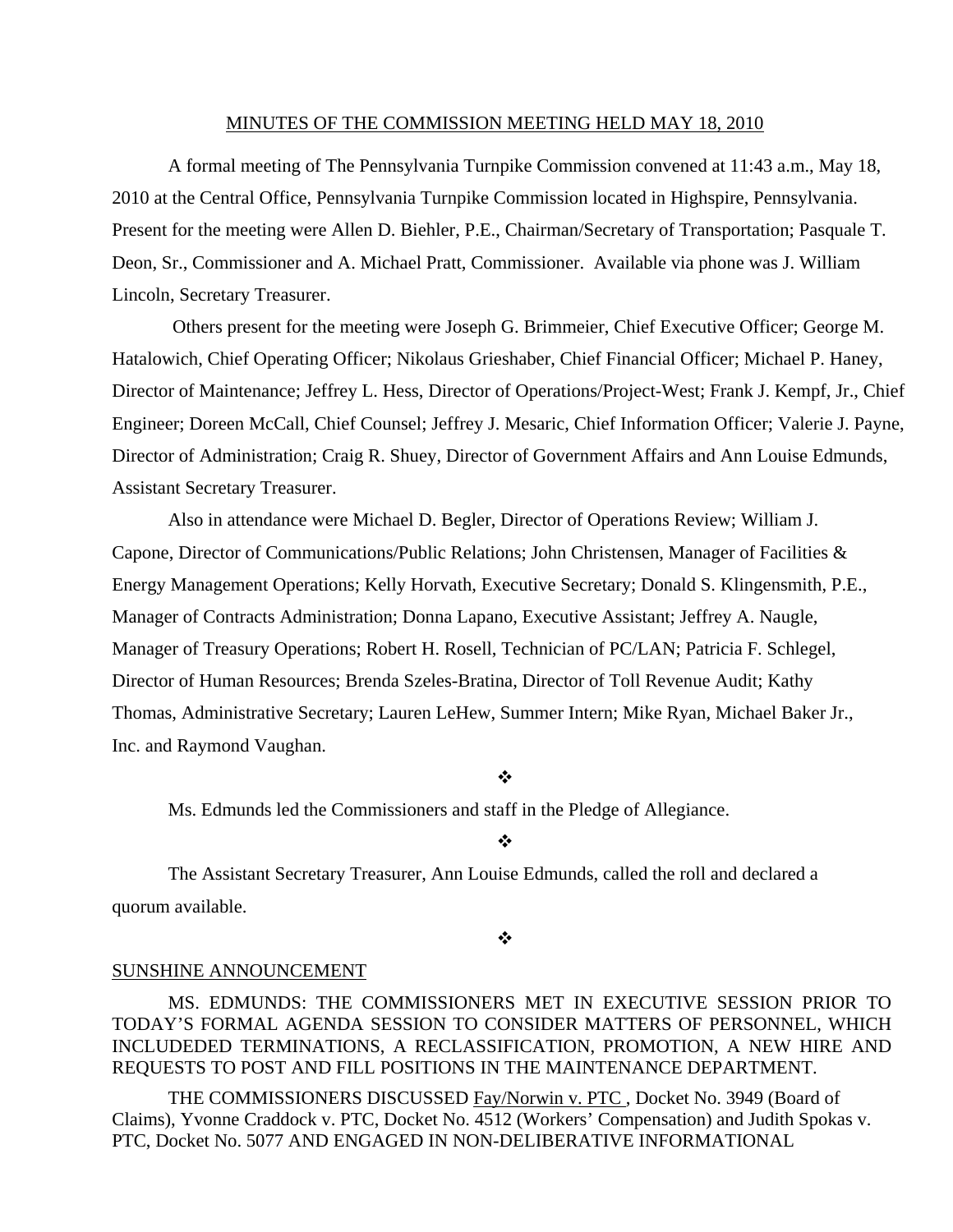# DISCUSSIONS REGARDING VARIOUS ACTIONS AND MATTERS, WHICH HAVE BEEN APPROVED AT PREVIOUS PUBLIC MEETINGS.

### ❖

# PUBLIC COMMENT

MS. EDMUNDS: THE PUBLIC IS WELCOME AT THIS TIME TO ADDRESS THE COMMISSION REGARDING ITEMS LISTED ON THE AGENDA OR OTHER ITEMS NOT LISTED ON THE AGENDA THAT ARE WITHIN THE COMMISSION'S AUTHORITY OR CONTROL.

IN ORDER TO CONDUCT AN ORDERLY, EFFICIENT, EFFECTIVE AND DIGNIFIED MEETING, ALL PERSONS WISHING TO ADDRESS THE COMMISSION SHOULD HAVE SIGNED IN AND REQUESTED TIME TO SPEAK. IF YOU HAVE NOT DONE SO, YOU ARE INVITED TO DO SO AT THIS TIME.

Commissioners we haveone request to address the Commission. The Commission recognizes Raymond Vaughan.

We ask that you step up to the microphone, state your name, address, organization you are representing, if applicable, and the subject matter of your comments/remarks. You are to limit your time to three (3) minutes. Your comments/remarks shall be addressed to the Commission as a whole and not to any individual member of the Commission.

No person, other than members of the Commission and the person addressing the Commission shall be permitted to enter into the discussion. No questions shall be asked of Commission members, except though the presiding officer, who shall determine whether the question shall be addressed. Speakers shall avoid undue repetition of points previously presented to the Commission.

MR. VAUGHAN: My name is Raymond Vaughan; I live at 432 Ford Drive in Elizabethtown, PA. I am married, it's my second marriage and I have two boys and a girl, all adults in their 40's or more, one just celebrated his  $50<sup>th</sup>$  birthday. Now, with that past me, since I've been living in Elizabethtown, I only have 3 minutes, so I need to keep it brief; I've observed in that area the Turnpike crossing over Route 743 leading to Hershey. It is approximately 6 miles to Hershey, 6 miles to Elizabethtown and I look at that and I believe we are missing something here in the state of Pennsylvania.

I took it upon myself to look around here for the last 4 years and finally got enough guts to come in here to talk to you gentleman to see if I could get you to at least look at that intersection and look at that particular spot for an economic development to stimulate the growth in this area. You have Hershey to the north, you have Dove chocolate, which is Mars Company; two very large chocolate companies in central PA. What can we do to help them? I have no interest in them, no stock in them, no employees of them; so I speaking directly from the gut. I ask you to look at that situation very, very seriously. I think it would be an ideal spot for what I would propose you to consider a limited access with only the E-ZPass use for that Interchange; not a regular toll, only the E-ZPass would get on and off that Interchange. So if you would look at that that is my sort of proposal.

If I have a minute left, I would like to ask you to consider, since you talked about new hires; I am former director of apprenticeship and training, you need to look at brining apprentices onboard in the new hires. I think you will find out that, it's quite lengthy to talk and I know you can't do this at this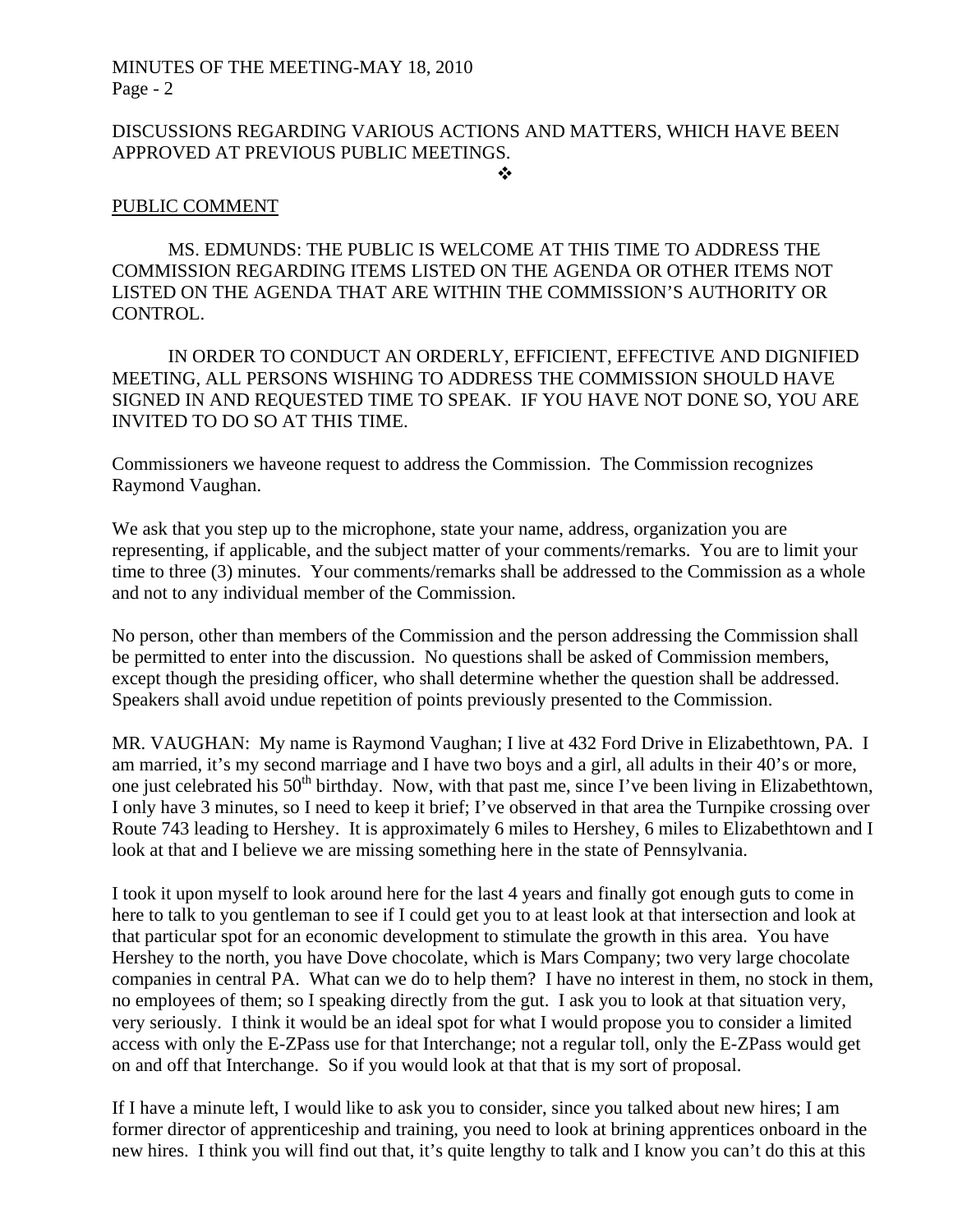time, but consider that issue and I will be glad to come back at a time when you allow me more time to discuss that with you. So you put an apprenticeship on, you would save money, you would have a highly trained individual, you would have a training program in place. There are so many assets to look at that, you need to consider that. You need to change the way we do things in PA. The image the Turnpike has in the public, they would sell it tomorrow if they had the opportunity. So please consider the points, and I hope that you may look favorably on that idea and thank you for this opportunity.

MR. BIEHLER: Thank you very much, we appreciate it. We will consider those thoughts.

MS. EDMUNDS: This concludes the public comment section of the meeting.

## MINUTES OF MEETING

Motion - That the Minutes of the meeting held May 4, 2010 be approved and filed – was made by Mr. Lincoln, seconded by Mr. Deon; and passed unanimously.

#### $\frac{1}{2}$

 $\bullet^{\bullet}_{\bullet} \bullet$ 

### COMMUNICATIONS

 Motion – That the Commission accepts and files the memos received from the Chief Counsel, the Manager of Strategic Sourcing and Asset Management and the Director of Operations Review– was made by Mr. Pratt, seconded by Mr. Deon; and passed unanimously.

#### $\ddot{\cdot}$

### PERSONNEL

 Motion – That the Commission approves the Personnel as submitted – was made by Mr. Deon, seconded by Mr. Pratt; and passed unanimously.

### $\frac{1}{2}$

### UNFINISHED BUSINESS

There was no Unfinished Business to discuss.

#### ❖

### NEW BUSINESS

### Reinvestments, Liquidations and Purchase of Securities

 Upon the motion by Mr. Deon, seconded by Mr. Pratt, the following Resolution was presented for adoption:

## RESOLUTION

 BE IT RESOLVED that the Pennsylvania Turnpike Commission hereby ratifies the action of the Assistant Chief Financial Officer, with the approval of the Chief Executive Officer and the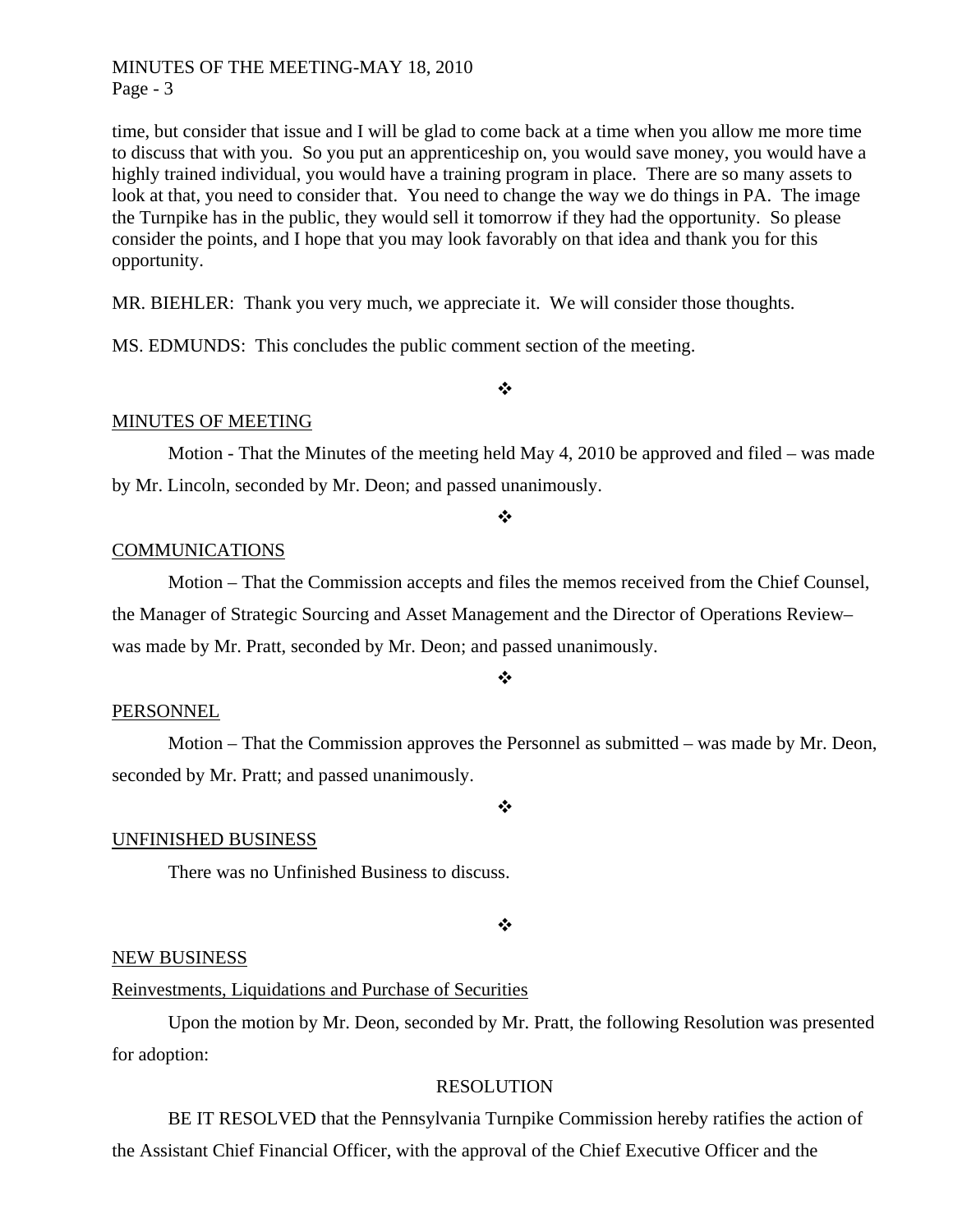Consulting Engineer, in directing the Trustee to make the foregoing reinvestments, liquidations and purchases; and

 BE IT FURTHER RESOLVED that copies of the Resolution certified by the Assistant Secretary and Treasurer shall be forwarded to the Trustee as required in Article VI, Section 602 of the 2001 Amended and Restated Trust Indenture.

The following members voted yea: Commissioners Biehler, Lincoln, Deon and Pratt. The motion passed unanimously.

 $\ddot{\cdot}$ 

## AGREEMENTS

Motion-That the Commission approves the negotiation and execution of the Amendment,

Agreements and Supplemental Agreements for the items listed in memos "a", "b" and "d":

- a. Amendment to our agreement with I.B. Abel, Inc. for infrastructure cabling and communication systems, to include funding for the TIP Building, phone convergence and the increase in requests for services; for an additional \$300,000.00, increasing the not-to-exceed amount to \$600,000.00;
- b. Supplement to our General Engineering Consulting contract with Michael Baker Jr., Inc., to include construction management services for the truck electrification project at the New Stanton Service Plaza auxiliary truck parking lot; for an additional cost of \$90,000.00;
- d. Supplement to our agreement with Michael Baker, Jr., Inc. for design/construction management services for the Service Plaza Development project, to extend the contract through May 2011; for an additional cost of \$200,000.00.

-was made by Mr. Deon, seconded by Mr. Pratt; and passed.

Motion-That the Commission approves the negotiation and execution of the Agreement as

listed in memo "c":

c. Ownership Agreement between the Commission, the Pennsylvania Department of Transportation and local townships, to assign ownership and maintenance duties for the Uniontown to Brownsville section of the Mon/Fayette Expressway, Toll 43;

-was made by Mr. Deon, seconded by Mr. Pratt; Mr. Biehler abstained.

MR. BIEHLER: I ABSTAIN ON THE BASIS THAT AS AN EX-OFFICIO MEMBER OF THE COMMISSION AND SECRETARY OF THE DEPARTMENT OF TRANSPORTATION, I WOULD BE VOTING ON AN AGREEMENT BETWEEN TWO PARTIES, BOTH OF WHICH I HAVE A RELATIONSHIP WITH.

The motion passed.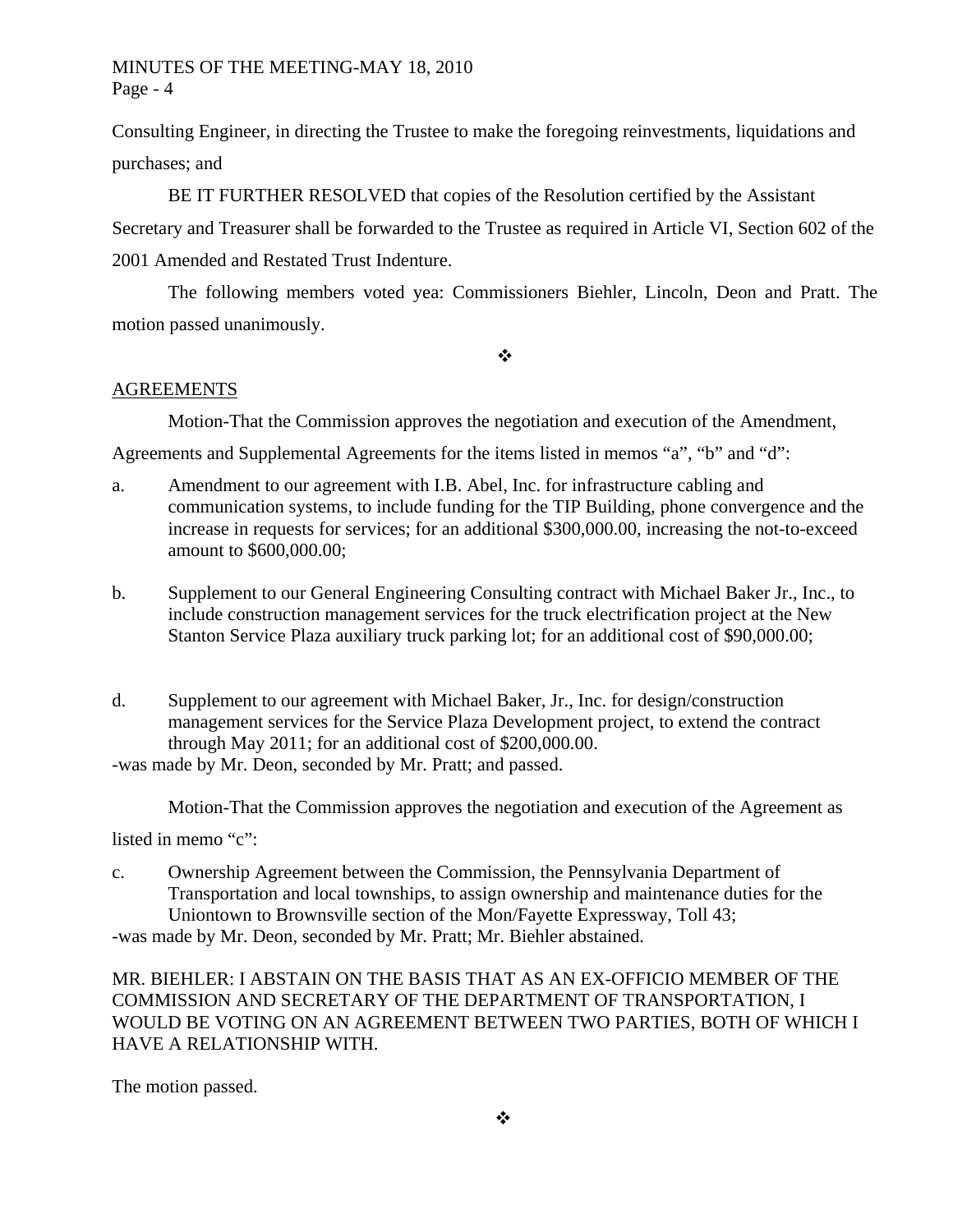# RIGHT-OF-WAY REQUESTS

Motion – That the Commission approves the Right-of-Way Requests for the items listed in memos "a" through "u":

- a. Authorize the acquisition of Right-of-Way #1031-R13, a partial take parcel, necessary for construction of the Somerset Interchange Project, by issuing payment in the amount of \$16,545.00, payable to Indu Motel, LLC, representing fair market value and prorated taxes; authorize the appropriate Commission officials to execute the agreement of sale, authorize the payment of additional statutory damages as calculated by the Legal Department and approved by the Chief Executive Officer, and payment of the fair market value to the property owner is contingent upon the delivery of a deed prepared by the Legal Department;
- b. Authorize the settlement of Right-of-Way #3176-G, a partial take parcel, necessary for the total reconstruction project from MP 199.00 to MP 227.00, by authorizing the appropriate Commission officials to execute the settlement documents, authorize the payment of additional statutory damages as calculated by the Legal Department and approved by the Chief Executive Officer, and payment of the settlement amount to the property owner is contingent upon the delivery of a full and final release prepared by the Legal Department;
- c. Authorize the settlement of Right-of-Way #6069-RB and #6069-RB-01, a partial take parcel, necessary for the bridge EB-735 replacement project, by issuing additional payment in the amount of \$39,750.00, payable to Buckley, Brion, McGuire, Morris & Sommer, LLP; representing fair market value, personal property loss, and Section 710 damages; authorize the appropriate Commission officials to execute the settlement documents; and payment of the settlement amount to the claimants is contingent upon their execution of a settlement agreement and full and final release as approved by the Legal Department;
- d. Adopt the proposed Property Acquisition Resolution for Right-of-Way #6402-B, a partial take parcel, necessary for the total reconstruction project from MP A20.00 to MP A30.00; authorize payment of Estimated Just Compensation in the amount of \$50,000.00, payable to Stevens & Lee, P.C., Escrow Agent; and authorize payment of statutory damages and costs as calculated by the Legal Department and approved by the Chief Executive Officer;
- e. Adopt the proposed Property Acquisition Resolution for Right-of-Way #6422-A, a partial take parcel, necessary for the total reconstruction project from MP A20.00 to MP A30.00; authorize payment of Estimated Just Compensation in the amount of \$17,500.00, payable to Stevens & Lee, P.C., Escrow Agent; and authorize payment of statutory damages and costs as calculated by the Legal Department and approved by the Chief Executive Officer;
- f. Adopt the proposed Property Acquisition Resolution for Right-of-Way #6456-A, a partial take parcel, necessary for the total reconstruction project from MP A20.00 to MP A30.00; authorize payment of Estimated Just Compensation in the amount of \$104,100.00, payable to Stevens & Lee, P.C., Escrow Agent; and authorize payment of statutory damages and costs as calculated by the Legal Department and approved by the Chief Executive Officer;
- g. Adopt the proposed Property Acquisition Resolution for Right-of-Way #6446-A, a partial take parcel, necessary for the total reconstruction project from MP A20.00 to MP A30.00; authorize payment of Estimated Just Compensation in the amount of \$45,500.00, payable to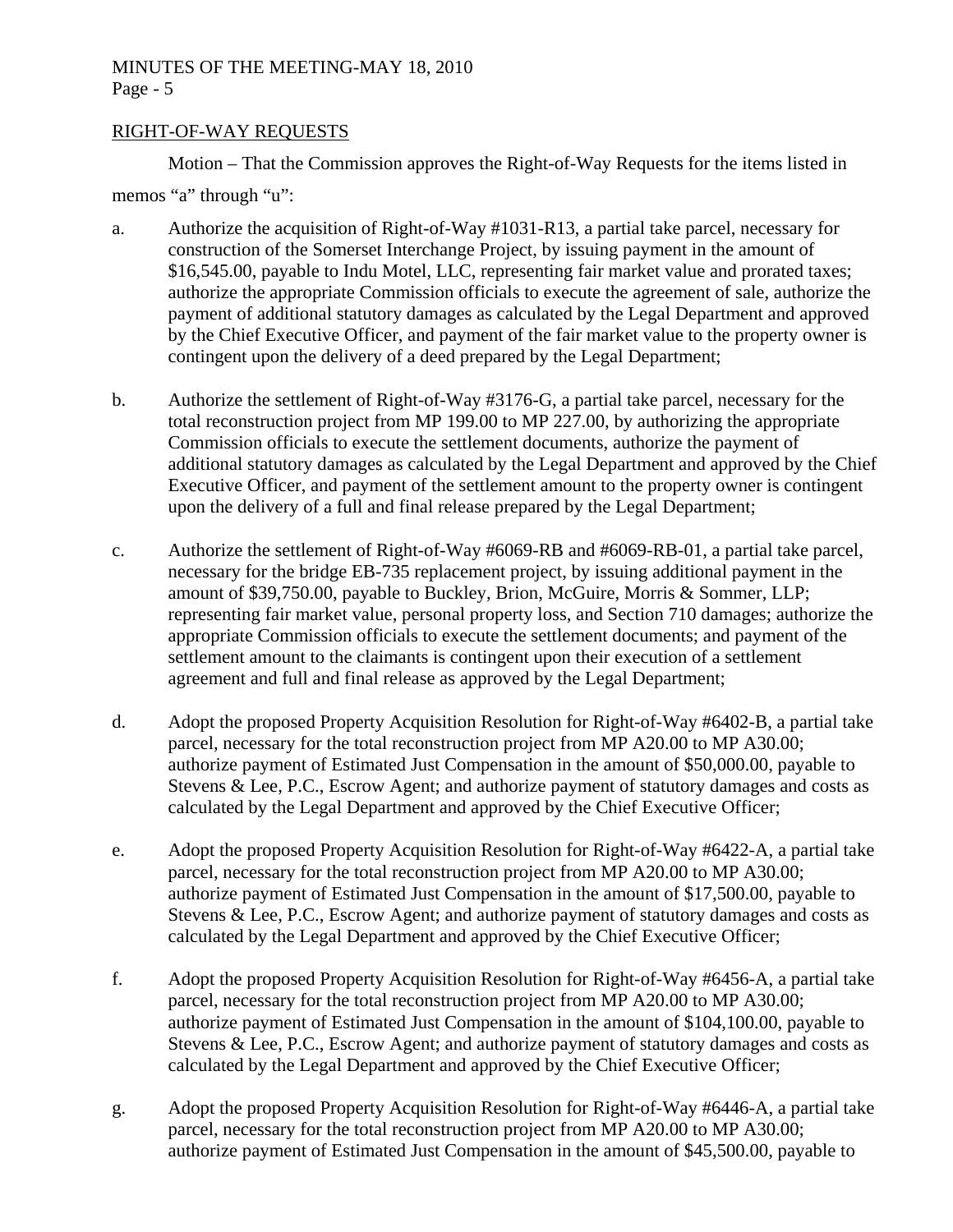Stevens & Lee, P.C., Escrow Agent; and authorize payment of statutory damages and costs as calculated by the Legal Department and approved by the Chief Executive Officer;

- h. Adopt the proposed Property Acquisition Resolution for Right-of-Way #6441-B, a partial take parcel, necessary for the total reconstruction project from MP A20.00 to MP A30.00; authorize payment of Estimated Just Compensation in the amount of \$91,100.00, payable to Stevens & Lee, P.C., Escrow Agent; and authorize payment of statutory damages and costs as calculated by the Legal Department and approved by the Chief Executive Officer;
- i. Adopt the proposed Property Acquisition Resolution for Right-of-Way #6420-E, a partial take parcel, necessary for the total reconstruction project from MP A20.00 to MP A30.00; authorize payment of Estimated Just Compensation in the amount of \$45,600.00, payable to Stevens & Lee, P.C., Escrow Agent; and authorize payment of statutory damages and costs as calculated by the Legal Department and approved by the Chief Executive Officer;
- j. Adopt the proposed Property Acquisition Resolution for Right-of-Way #6418-A, a partial take parcel, necessary for the total reconstruction project from MP A20.00 to MP A30.00; authorize payment of Estimated Just Compensation in the amount of \$111,500.00, payable to Stevens & Lee, P.C., Escrow Agent; and authorize payment of statutory damages and costs as calculated by the Legal Department and approved by the Chief Executive Officer;
- k. Adopt the proposed Property Acquisition Resolution for Parcel 205, a partial take parcel, necessary for the total reconstruction project from MP A20.00 to MP A30.00; authorize payment of Estimated Just Compensation in the amount of \$26,100.00, payable to Stevens & Lee, P.C., Escrow Agent; and authorize payment of statutory damages and costs as calculated by the Legal Department and approved by the Chief Executive Officer;
- l. Adopt the proposed Property Acquisition Resolution for Parcel 125-A, a partial take parcel, necessary for the total reconstruction project from MP A20.000 to MP A30.00; authorize payment of Estimated Just Compensation in the amount of \$7,200.00, payable to Buckley, Brion, Morris & Sommer, LLP, Escrow Agent; and authorize payment of statutory damages and costs as calculated by the Legal Department and approved by the Chief Executive Officer;
- m. Adopt the proposed Property Acquisition Resolution for Parcel 125, a partial take parcel, necessary for the total reconstruction project from MP A20.00 to MP A30.00; authorize payment of Estimated Just Compensation in the amount of \$21,900.00, payable to Buckley, Brion, Morris & Sommer, LLP, Escrow Agent; and authorize payment of statutory damages and costs as calculated by the Legal Department and approved by the Chief Executive Officer;
- n. Adopt the proposed Property Acquisition Resolution for Right-of-Way #6441-C, a partial take parcel, necessary for the total reconstruction project from MP A20.00 to MP A30.00; authorize payment of Estimated Just Compensation in the amount of \$9,800.00, payable to Stevens & Lee, P.C., Escrow Agent; and authorize payment of statutory damages and costs as calculated by the Legal Department and approved by the Chief Executive Officer;
- o. Adopt the proposed Property Acquisition Resolution for Right-of-Way #6416-J, a partial take parcel, necessary for the total reconstruction project from MP A20.00 to MP A30.00; authorize payment of Estimated Just Compensation in the amount of \$5,000.00, payable to Buckley, Brion, Morris & Sommer, LLP, Escrow Agent; and authorize payment of statutory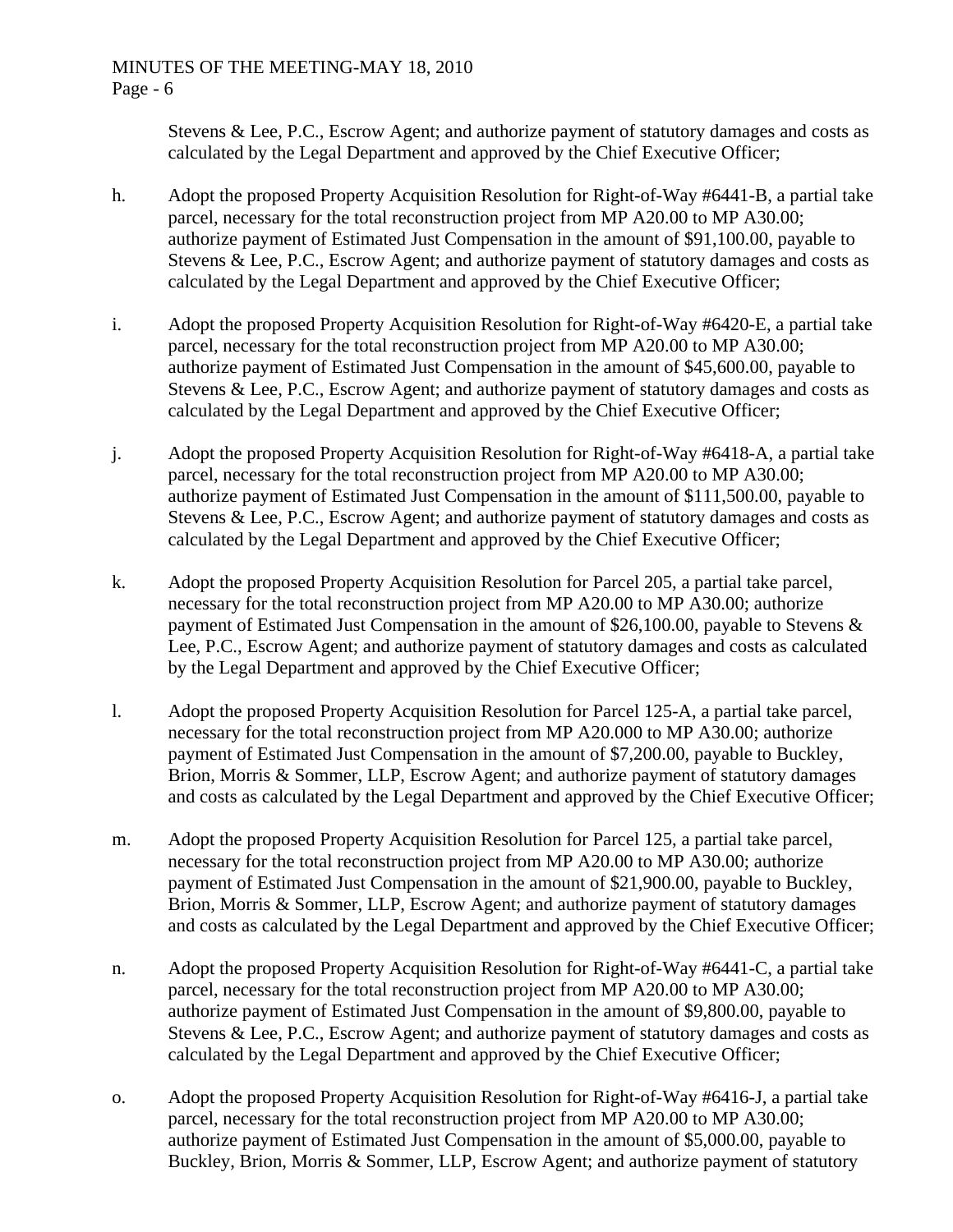damages and costs as calculated by the Legal Department and approved by the Chief Executive Officer;

- p. Adopt the proposed Property Acquisition Resolution for Right-of-Way #6416-G, a partial take parcel, necessary for the total reconstruction project from MP A20.00 to MP A30.00; authorize payment of Estimated Just Compensation in the amount of \$20,000.00, payable to Buckley, Brion, Morris & Sommer, LLP, Escrow Agent; and authorize payment of statutory damages and costs as calculated by the Legal Department and approved by the Chief Executive Officer;
- q. Adopt the proposed Property Acquisition Resolution for Right-of-Way #6416-F, a partial take parcel, necessary for the total reconstruction project from MP A20.00 to MP A30.00; authorize payment of Estimated Just Compensation in the amount of \$15,000.00, payable to Buckley, Brion, Morris & Sommer, LLP, Escrow Agent; and authorize payment of statutory damages and costs as calculated by the Legal Department and approved by the Chief Executive Officer;
- r. Adopt the proposed Property Acquisition Resolution for Right-of-Way #6416-E, a partial take parcel, necessary for the total reconstruction project from MP A20.00 to MP A30.00; authorize payment of Estimated Just Compensation in the amount of \$10,000.00, payable to Buckley, Brion, Morris & Sommer, LLP, Escrow Agent; and authorize payment of statutory damages and costs as calculated by the Legal Department and approved by the Chief Executive Officer;
- s. Adopt the proposed Property Acquisition Resolution for Right-of-Way #6416-D, a partial take parcel, necessary for the total reconstruction project from MP A20.00 to MP A30.00; authorize payment of Estimated Just Compensation in the amount of \$34,400.00, payable to Buckley, Brion, Morris & Sommer, LLP, Escrow Agent; and authorize payment of statutory damages and costs as calculated by the Legal Department and approved by the Chief Executive Officer;
- t. Adopt the proposed Property Acquisition Resolution for Right-of-Way #6416-C, a partial take parcel, necessary for the total reconstruction project from MP A20.00 to MP A30.00; authorize payment of Estimated Just Compensation in the amount of \$109,600.00, payable to Buckley, Brion, Morris & Sommer, LLP, Escrow Agent; and authorize payment of statutory damages and costs as calculated by the Legal Department and approved by the Chief Executive Officer;
- u. Adopt the proposed Property Acquisition Resolution for Right-of-Way #6416-B, a partial take parcel, necessary for the total reconstruction project from MP A20.00 to MP A30.00; authorize payment of Estimated Just Compensation in the amount of \$233,500.00, payable to Buckley, Brion, Morris & Sommer, LLP, Escrow Agent; and authorize payment of statutory damages and costs as calculated by the Legal Department and approved by the Chief Executive Officer.

-was made by Mr. Deon, seconded by Mr. Lincoln; the motion passed unanimously.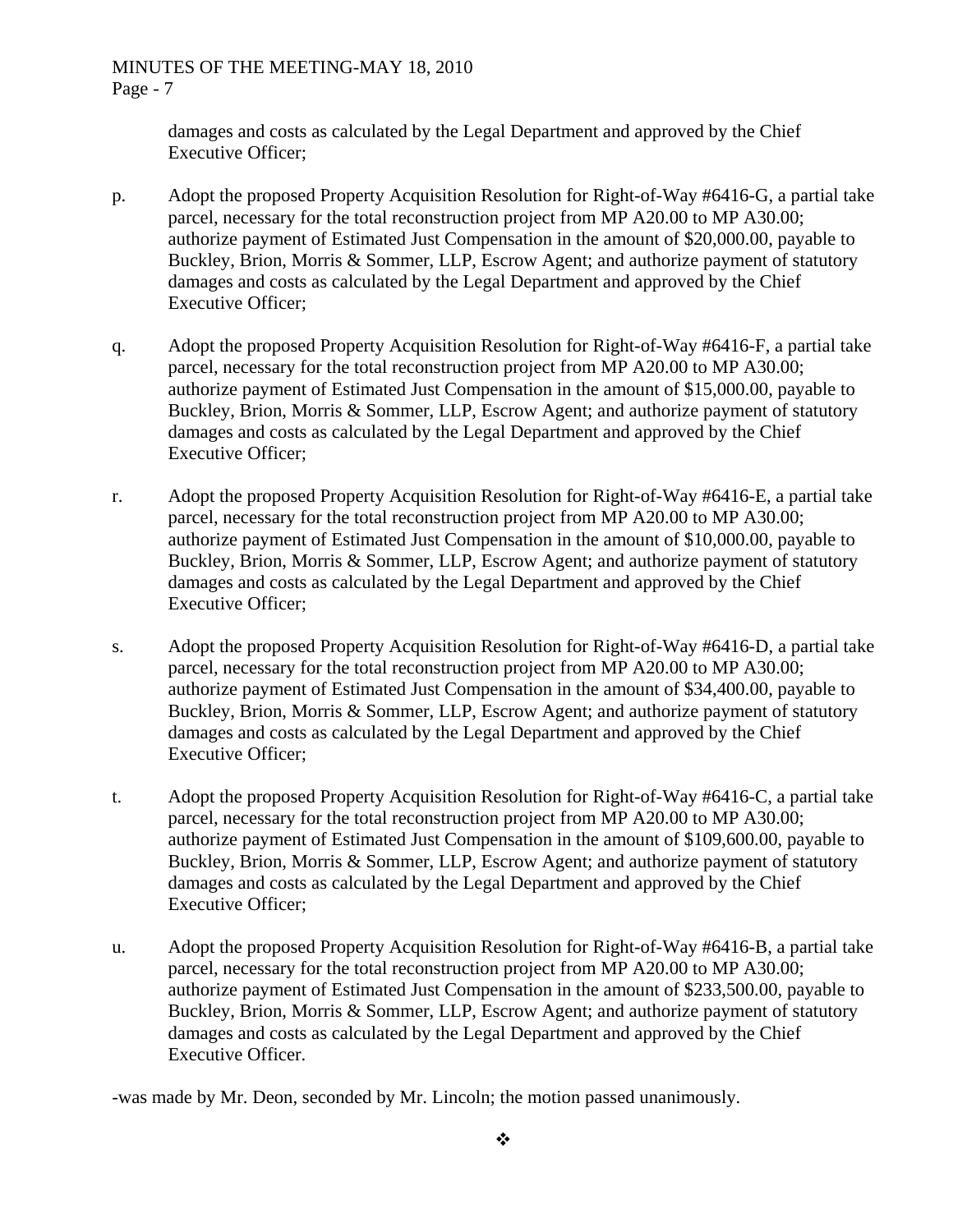### ADVERTISING

Motion-That the Commission approves advertising for the installation of infrastructure cable to provide network connectivity for the Uniontown/Brownsville Maintenance facility -was made by Mr. Pratt, seconded by Mr. Deon; and passed unanimously.

 $\ddot{\cdot}$ 

# AWARD OF BIDS AND ISSUANCE OF PURCHASE ORDERS

Motion-That the Commission approves the Award of Bids and the Issuance of Purchase

Orders for the items listed in memos "a" through "d":

a. Renewal Agreement for the HP server maintenance with Hewlett-Packard Company, at a total award of \$200,000.00;

b. Renewal Agreement for preventative maintenance on UPS systems, exercising the option to renew the contracts for one (1) additional year: Emerson Network Power/Liebert Services Inc. \$737,546.00 Eaton Corporation c/o Lynn Associates \$ 273,126.00 TOTAL AWARD: \$1,010,672.00

- c. Microsoft Enterprise Client Access License (eCal)/5 year Software Assurance, utilizing the Commonwealth's contract with CDW Government, Inc.; at a total award of \$799,937.88;
- d. Five (5) aluminum dump trailers, utilizing the Commonwealth's contract with ITI Trailers and Truck Bodies, Inc.; at a total award of \$227,450.00.

-was made by Mr. Deon, seconded by Mr. Pratt; and passed unanimously.

### $\cdot$

## AWARD OF CONTRACT

Motion-That the Commission approves the Award of Contract #S-006.00X002-3-02 for demolition and/or removal of buildings for the Southern Beltway project between US22 and I-79, to the lowest responsive and responsible bidder, Brayman Construction Corporation; at a total award of \$597,500.00; with a contingency amount of \$20,000.00-was made by Mr. Pratt, seconded by Mr. Deon; and passed unanimously.

❖

## PTRC

Motion-That the Commission approves the consultant selection recommendations from the Procurement Technical Review Committee and authorizes the negotiation and execution of the agreements for the items listed in memos "a" and "b":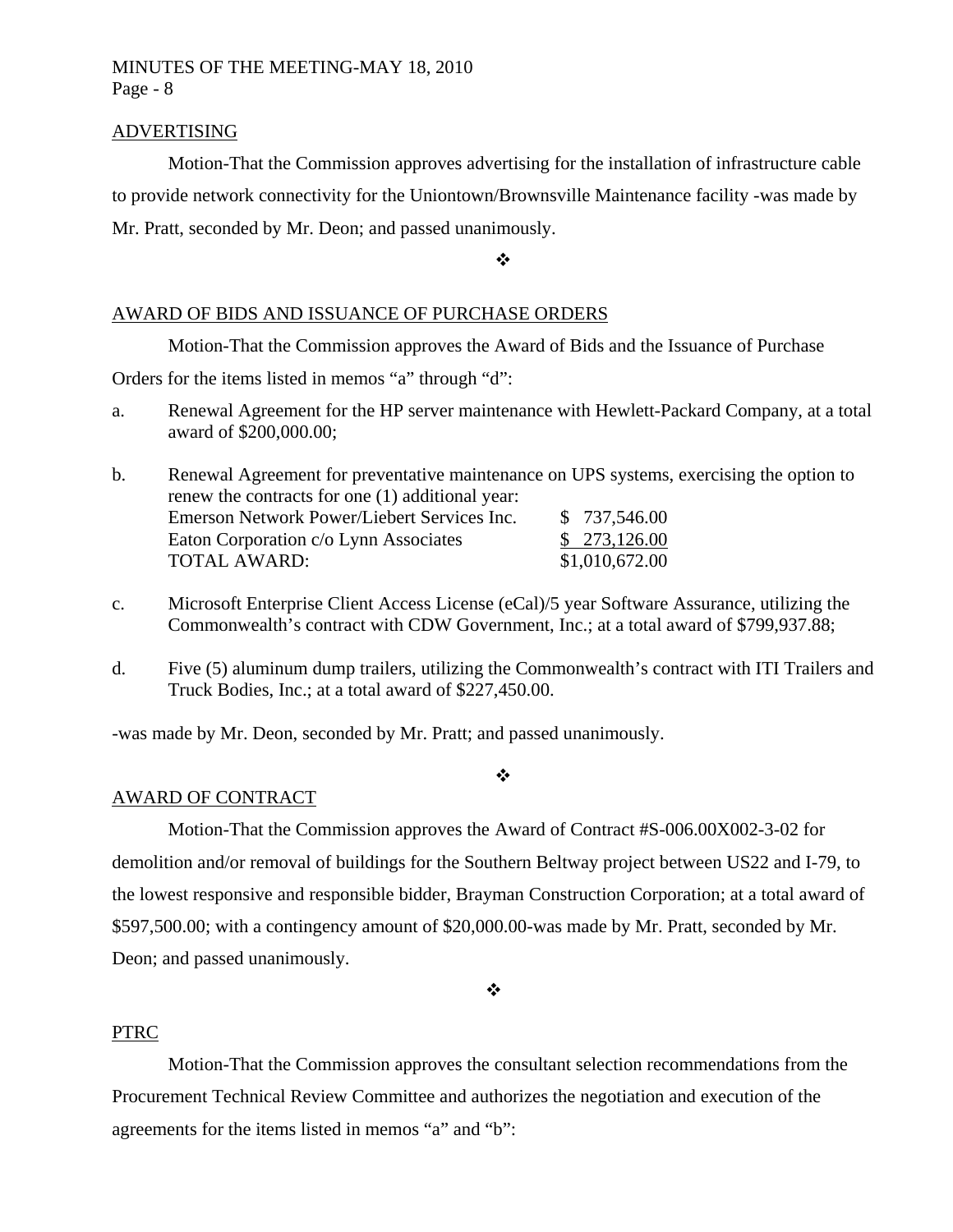- a. Intelligent Transportation Systems retrofit to Wellington Power Corporation;
- b. Attestation of retiree prescription drug coverage to Milliman, Inc.

-was made by Mr. Pratt, seconded by Mr. Deon; and passed unanimously.

## $\frac{1}{2}$

## OPERATING BUDGET & CAPITAL PLAN

 Motion-That the Commission adopts the Commission's Annual Operating Expense Budget for 2010-2011 and approved the proposed FY2011 Ten Year Capital Plan as listed in memos "a" and "b":

- a. Adopt the Resolution approving The Pennsylvania Turnpike Commission's Annual Operating Expense Budget for the 2010-2011 fiscal year in the amount of \$306,293,505.00;
- b. Approve the Proposed FY2011 Ten Year Capital Plan and grant approval for staff to advertise for the use of consultants, contractors and other necessary professional services for all phases of projects within the first two years of the adopted plan.

-was made by Mr. Pratt, seconded by Mr. Deon; and passed unanimously.

❖

## Items Added to the Formal Agenda

### SUPPLEMENTS

Motion-That the Commission approves the Supplemental Agreements as listed in memos "a"

through "c":

- a. Supplemental Agreement #1 with A.D. Marble & Co. for open-end environmental tasks, for an increase of \$10,000.00; increasing the not-to-exceed amount to \$760,000.00;
- b. Supplemental Agreement #8 with Gannett Fleming for design management services for the Uniontown to Brownsville section of the Mon/Fayette Expressway, for an increase of \$250,000.00; increasing the not-to-exceed amount to \$12,718,909.81;
- c. Supplemental Agreement #9 with McCormick Taylor, Inc. for environmental engineering management services for the Mon/Fayette Expressway and the Southern Beltway projects, for an increase of \$50,000.00; increasing the not-to-exceed amount to \$17,450,000.00. -was made by Mr. Deon, seconded by Mr. Lincoln; and approved unanimously.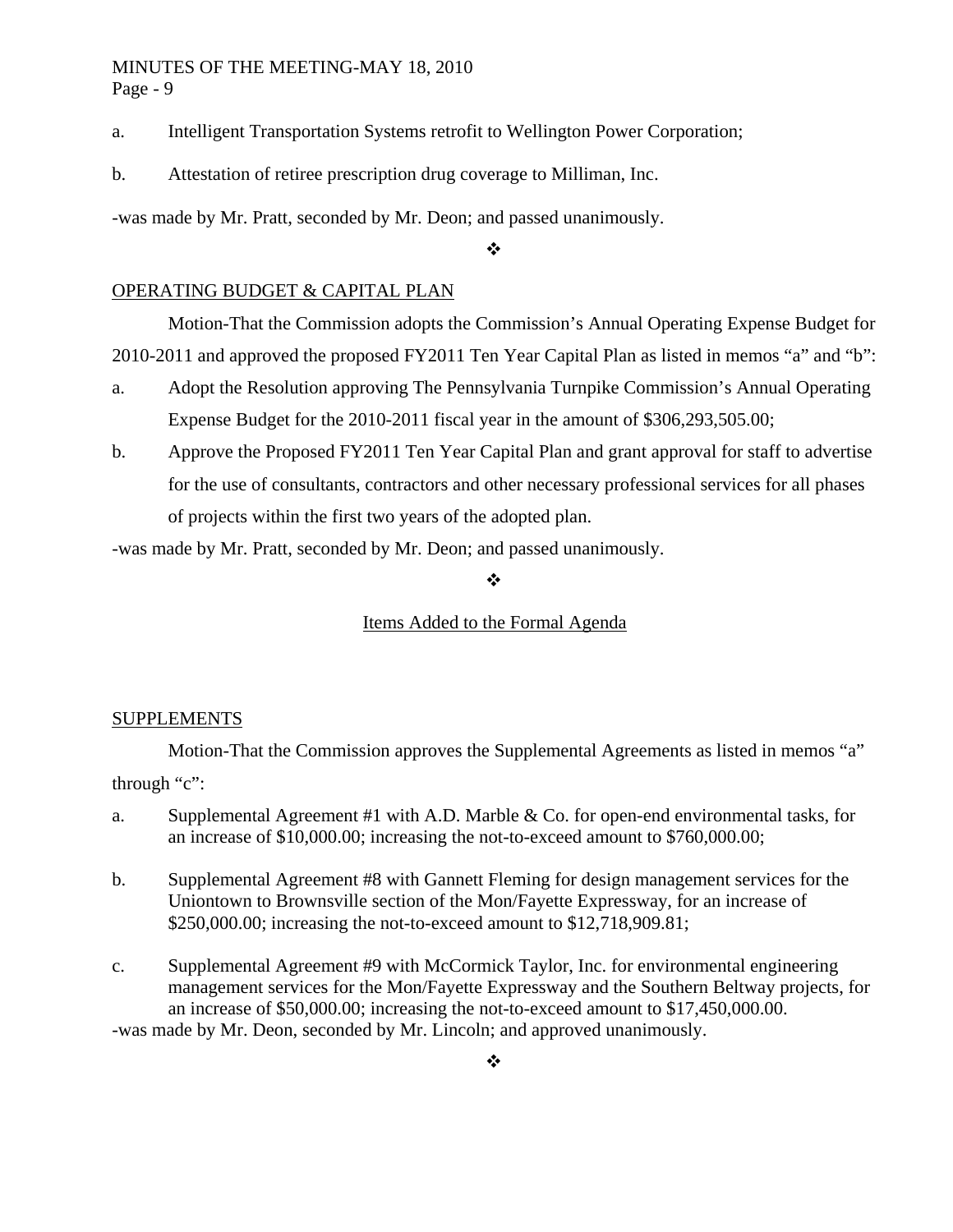### CHANGE ORDER AND FINAL PAYMENT

Motion-That the Commission approves Change Order #1 and Final Payment for Contract #EN-00084-03-02 with Gregori Construction & Engineering, Inc. for bridge repairs between MP 0.00 and MP 109.91, Turnpike 60, 66 and 43, for a decrease of \$44,329.14; making the final contract value \$255,670.86, and the final amount due of \$6,045.59-was made by Mr. Lincoln, seconded by Mr. Deon; and passed unanimously.

 $\ddot{\bullet}$ 

## NEXT MEETING

MS. EDMUNDS: The next Commission Meeting will be held Tuesday, June 1, 2010 beginning at 10:00 am.

 $\bullet^{\bullet}_{\bullet} \bullet$ 

## ADJOURNMENT

MS. EDMUNDS: Commissioners, I have no other items for consideration, if you have nothing further, I request a motion for adjournment.

Motion – That this meeting of The Pennsylvania Turnpike Commission be adjourned at 11:57 a.m. - was made by Mr. Lincoln, seconded by Mr. Deon; and passed unanimously.

 $\mathbf{r}^{\star}_{\mathbf{r}^{\star}}$ 

PREPARED BY:

 Ann Louise Edmunds Assistant Secretary Treasurer

APPROVED BY:

 J. William Lincoln Secretary Treasurer

05-18-10